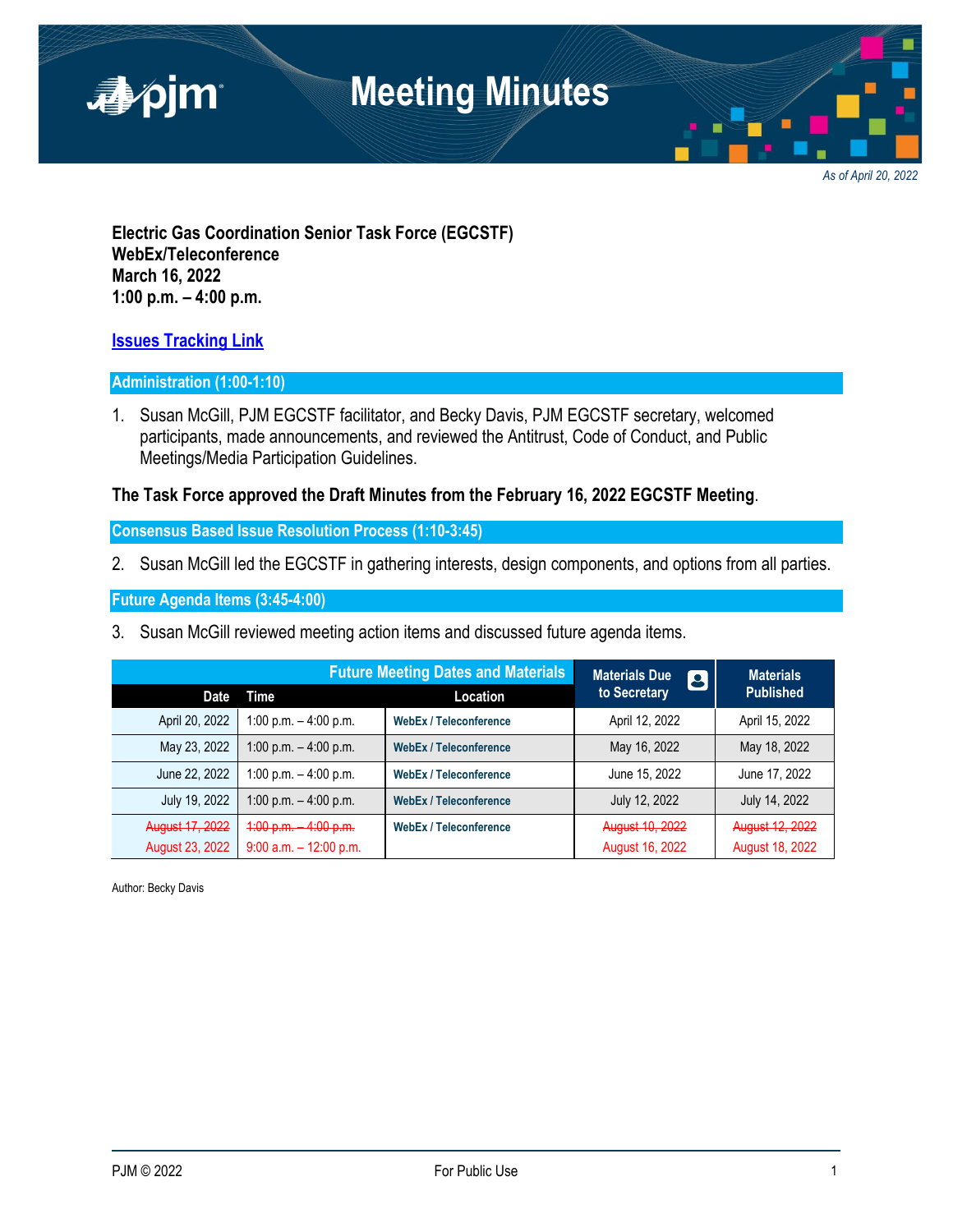

# **Meeting Minutes**

*As of April 20, 2022*

| Last Name      | <b>First Name</b> | Company Name                                                | Sector                      |
|----------------|-------------------|-------------------------------------------------------------|-----------------------------|
| Agen           | Matthew           | American Gas Association                                    | None                        |
| Bagot          | Nancy             | <b>Electric Power Supply Association</b>                    | None                        |
| <b>Barker</b>  | Jason             | Exelon Business Services Company, LLC                       | Generation Owner            |
| <b>Benchek</b> | James             | American Transmission Systems, Inc.                         | <b>Transmission Owner</b>   |
| <b>Brault</b>  | Mary Beth         | Old Dominion Electric Cooperative                           | <b>Electric Distributor</b> |
| Bryson         | Michael           | PJM Interconnection                                         | None                        |
| Callen         | Zachary           | Illinois Commerce Commission                                | None                        |
| Cao            | Roger             | PJM Interconnection                                         | None                        |
| Carmean        | Gregory           | Organization of PJM States, Inc.                            | None                        |
| Cerchio        | Gerard            | <b>Monitoring Analytics</b>                                 | None                        |
| Chang          | Sean              | Shell Energy North America (US), L.P.                       | Other Supplier              |
| Christopher    | Mahila            | Public Utilities Commission of Ohio                         | None                        |
| Corash         | Richard           | PSEG Energy Resources and Trade LLC                         | Other Supplier              |
| Croop          | Danielle          | PJM Interconnection                                         | None                        |
| Davies         | Steve             | Indiana Utility Regulatory Commission                       | None                        |
| Davis          | Elizabeth         | PJM Interconnection                                         | None                        |
| Davis          | James             | Dominion Energy Generation Marketing, Inc.                  | Generation Owner            |
| <b>Dibble</b>  | Jay               | Calpine Energy Services, L.P.                               | Generation Owner            |
| <b>Dillon</b>  | Matthew           | UGI Development Company                                     | Generation Owner            |
| Elkins         | Rachel            | American Transmission Systems, Inc.                         | <b>Transmission Owner</b>   |
| Fan            | Zhenyu            | PJM Interconnection                                         | None                        |
| Filomena       | Guy               | Customized Energy Solutions, Ltd.                           | None                        |
| Fitzpatrick    | <b>Brian</b>      | PJM Interconnection                                         | None                        |
| Foladare       | Kenneth           | Geenex Solar LLC                                            | Other Supplier              |
| Ford           | Adrien            | Old Dominion Electric Cooperative                           | <b>Electric Distributor</b> |
| Foster         | Tom               | PJM Interconnection                                         | None                        |
| Foster Cronin  | Denise            | East Kentucky Power Cooperative, Inc.                       | <b>Transmission Owner</b>   |
| Garnett        | Bryan             | Duke Energy Ohio, Inc.                                      | <b>Transmission Owner</b>   |
| Gilani         | Rehan             | ConEdison Energy, Inc.                                      | Other Supplier              |
| Good           | Megan             | Pennsylvania Public Utility Commission                      | None                        |
| Green          | Shelby            | <b>Energy and Policy Institute</b>                          | None                        |
| Greening       | Michele           | PJM Interconnection                                         | None                        |
| Hastings       | David             | Market Interconnection Consulting Services (MICS)           | None                        |
| Hauske         | Thomas            | PJM Interconnection                                         | None                        |
| Heinle         | Erik              | Office of the People's Counsel for the District of Columbia | End-Use Customer            |
| Herel          | Suzanne           | PJM Interconnection                                         | None                        |
| Herman         | Michael           | PJM Interconnection                                         | None                        |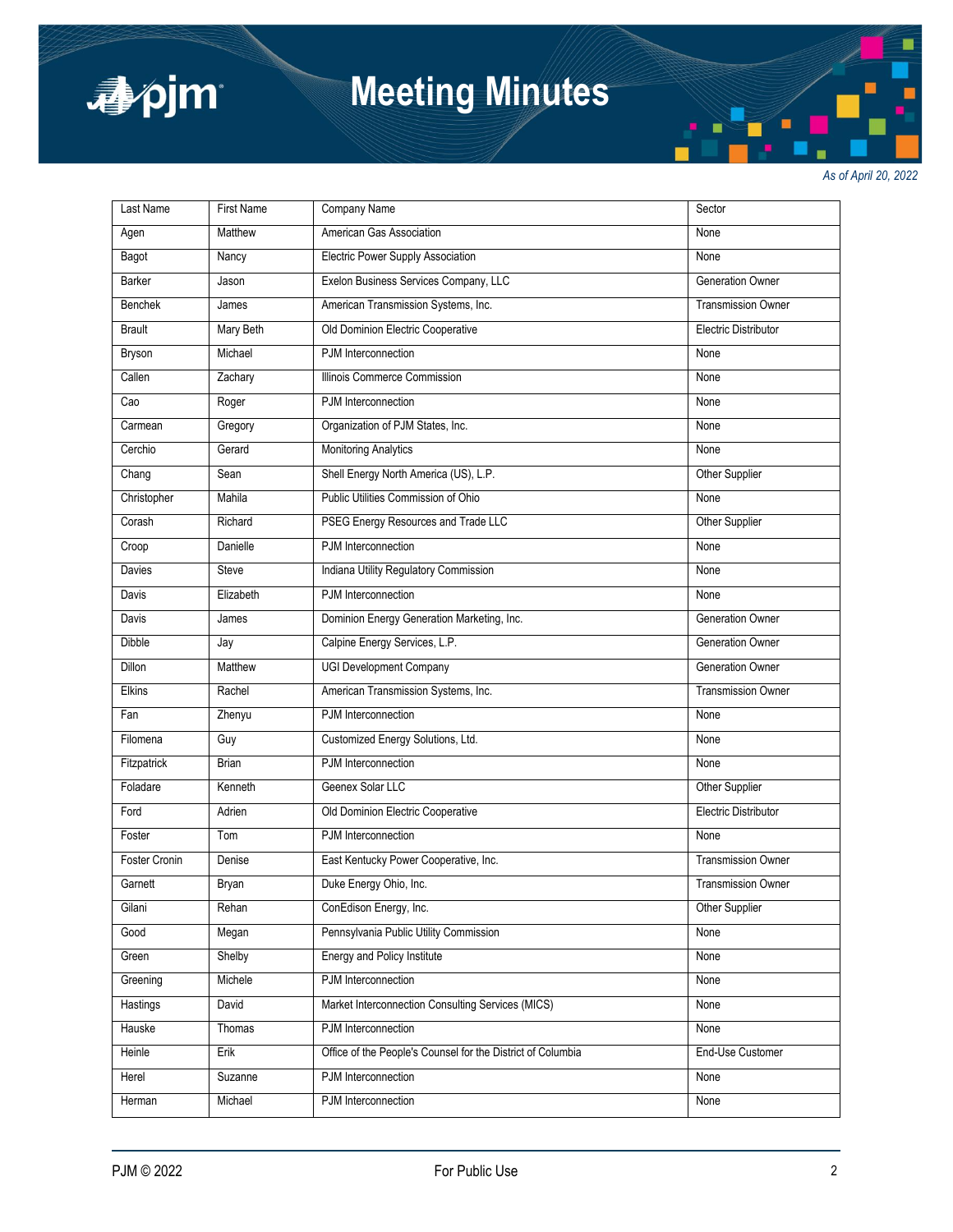

# **Meeting Minutes**

*As of April 20, 2022*

| Hinson           | Dale          | Dominion Virginia Power                        | <b>Transmission Owner</b>   |
|------------------|---------------|------------------------------------------------|-----------------------------|
| Hohenshilt       | Jennifer      | Talen Energy Marketing, LLC                    | <b>Generation Owner</b>     |
| Horning          | Lynn Marie    | Customized Energy Solutions, Ltd.              | None                        |
| Horstmann        | John          | Dayton Power & Light Company (The)             | <b>Transmission Owner</b>   |
| <b>Hudis</b>     | Gabriella     | Jersey Green Energy LLC                        | Other Supplier              |
| Hull             | Gerit         | American Municipal Power, Inc.                 | <b>Electric Distributor</b> |
| Hyzinski         | Tom           | GT Power Group, LLC                            | None                        |
| ller             | Arthur        | Indiana Office of Utility Consumer Counselor   | None                        |
| Janicki          | Diane         | <b>Boston Energy Trading and Marketing LLC</b> | Other Supplier              |
| Johnson          | Carl          | Customized Energy Solutions, Ltd.              | None                        |
| Josyula          | Siva          | <b>Monitoring Analytics</b>                    | None                        |
| Kogut            | George        | New York Power Authority                       | Other Supplier              |
| Lai              | Erin          | PJM Interconnection                            | None                        |
| Mabry            | David         | McNees Wallace & Nurick LLC                    | None                        |
| Maher            | Mollie        | Talen Energy Marketing, LLC                    | <b>Generation Owner</b>     |
| McCluskey        | Edward        | Duke Energy                                    |                             |
| <b>McCormick</b> | Katharine     | Illinois Commerce Commission                   | None                        |
| McGill           | Susan         | PJM Interconnection                            | None                        |
| McGlynn          | Paul          | PJM Interconnection                            | None                        |
| McNeil           | <b>Justin</b> | Kentucky Public Service Commission             | None                        |
| Midgley          | Sharon        | Exelon Business Services Company, LLC          | <b>Transmission Owner</b>   |
| Mihaly           | Imola         | Nautilus Power, LLC                            | Generation Owner            |
| Mooney           | Jeffrey       | Pennsylvania Electric Company (NUGS)           | <b>Electric Distributor</b> |
| <b>Nix</b>       | Emma          | Jersey Green Energy LLC                        | Other Supplier              |
| Oberleitner      | Mike          | Dominion Virginia Power                        | <b>Transmission Owner</b>   |
| O'Connell        | Maggie        | Interstate Natural Gas Association of America  | None                        |
| Olaleye          | Michael       | PJM Interconnection                            | None                        |
| Ondayko          | <b>Brock</b>  | AEP Energy Partners, Inc. (AEP Gen Resources)  | <b>Transmission Owner</b>   |
| Patel            | Keyurbhai     | PJM Interconnection                            | None                        |
| Pilong           | Christopher   | PJM Interconnection                            | None                        |
| Poulos           | Greg          | <b>Consumer Advocates of PJM States</b>        | None                        |
| Procuniar        | Jason         | Buckeye Power, Inc.                            | <b>Electric Distributor</b> |
| Roberts          | Casey         | Other                                          | None                        |
| Rodriguez        | Tomas         | Organization of PJM States, Inc.               | None                        |
| Rohrbach         | John          | Wabash Valley Power Association, Inc.          | <b>Electric Distributor</b> |
| Rutledge         | Craig         | Appalachian Power Company (APCO Dedicated)     | <b>Transmission Owner</b>   |
| Sasser           | Jonathan      | Customized Energy Solutions, Ltd.              | None                        |
| Schmitt          | David         | New Jersey Board Of Public Utilities           | None                        |